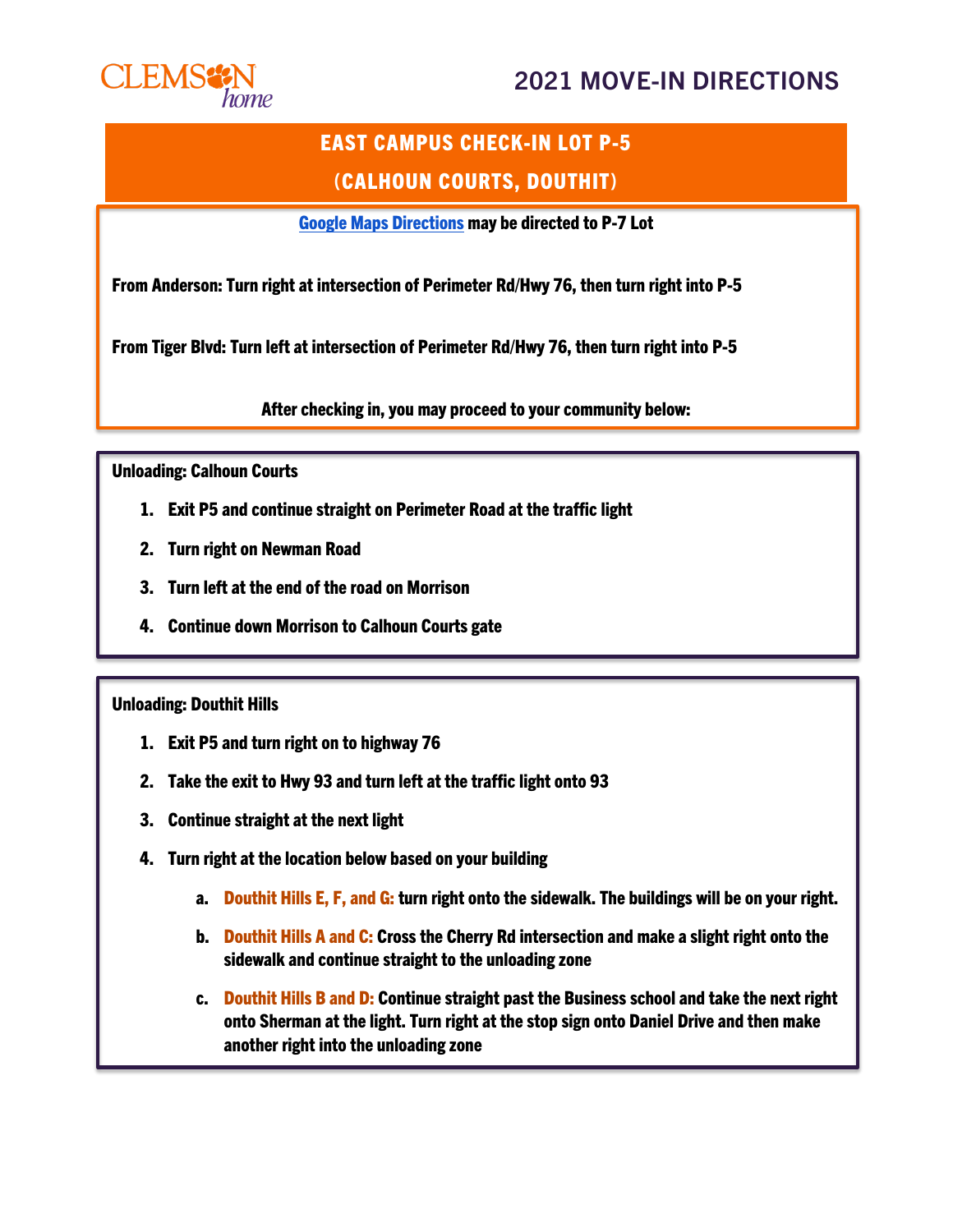## 2021 MOVE-IN DIRECTIONS



#### WEST CAMPUS CHECK-IN LOT C-1

#### (BRYAN MALL, QUAD, CRIBB/DESCHAMPS, GRESSETTE, SHOEBOXES, MICKEL, HOLMES/MCCABE)

[Google Maps Directions](http://maps.google.com/maps?saddr=34.68181895930296,-82.837586776624&daddr=34.672272,-82.829229) may be directed to C-1 Lot

From Anderson: Turn left at intersection of Perimeter Rd/Hwy 76, then turn right into C-1

From Tiger Blvd: Turn right at intersection of Perimeter Rd/Hwy 76, then turn right into C-1

After checking in, you may proceed to your community below:

Unloading: Bryan Mall

- 1. Turn right at the back corner of C1 onto Zeta Theta Street
- 2. At the intersection, turn right onto Cherry Road
- 3. Continue straight at the next traffic light
- 4. Turn left at the stop sign onto Bryan Circle

All West-Campus Housing (Quad, Cribb/Deschamps, Gressette, Shoeboxes, Mickel, Holmes/McCabe)

- 1. Turn left at the back corner of C1 and return to the Perimeter Rd entrance
- 2. Turn right to exit the parking lot onto Perimeter Rd
- 3. Continue straight through the Cherry Rd intersection
- 4. Turn right at the next traffic light onto Williamson Rd
- 5. At the stop sign follow the directions for your community in the next section: